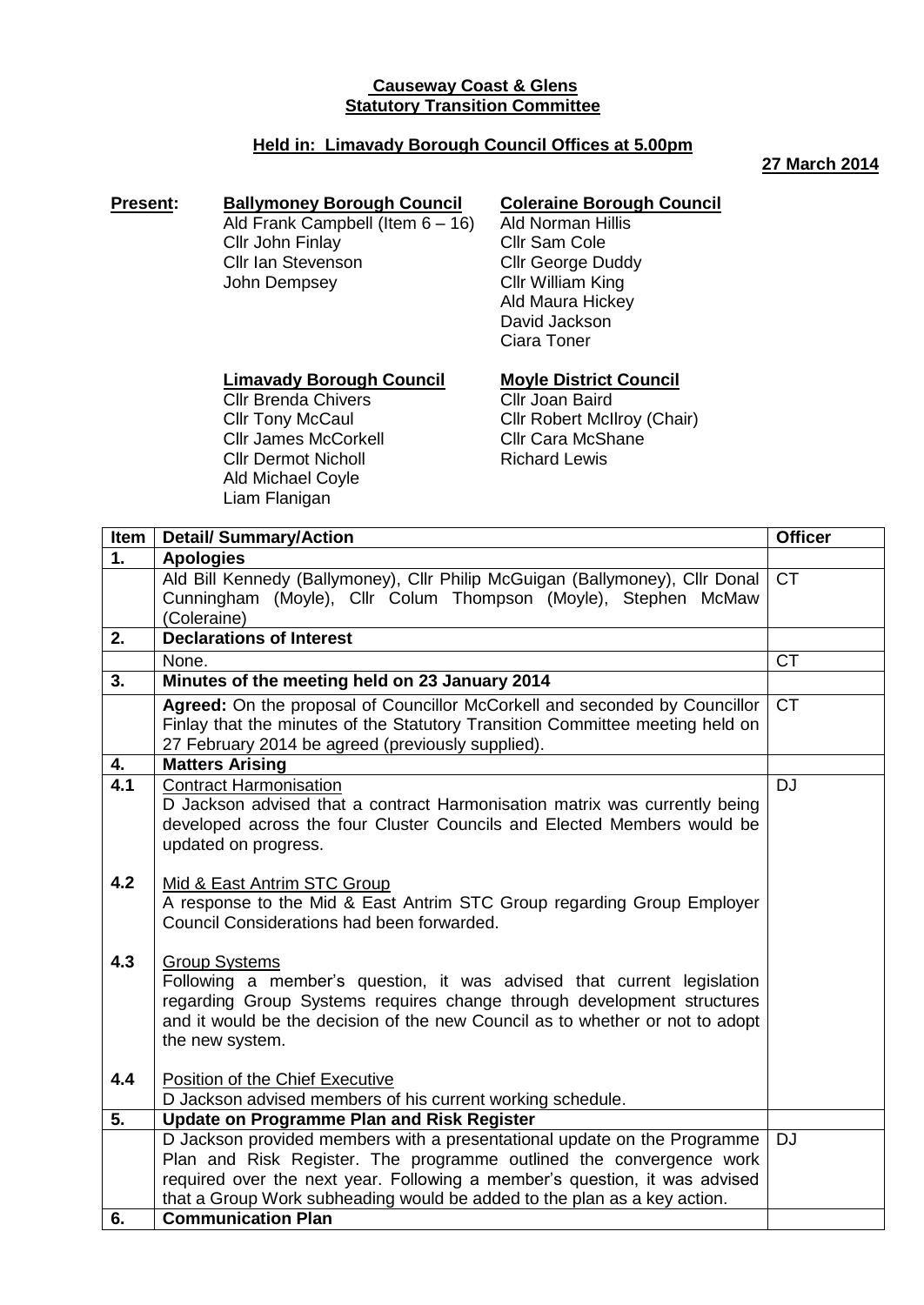|    | D Jackson presented members with details of a Communication Plan for the<br>new Causeway Coast and Glens Shadow Council which would address<br>communication using a measured, selective and targeted approach.<br>The main topics covered included;                                                                       | <b>DJ</b> |
|----|----------------------------------------------------------------------------------------------------------------------------------------------------------------------------------------------------------------------------------------------------------------------------------------------------------------------------|-----------|
|    | • The aim of the plan;<br>Communication channels;<br>$\bullet$<br>The delivery options;<br>$\bullet$<br>Key considerations;<br>$\bullet$<br>• Segmented Communication Plan.                                                                                                                                                |           |
|    | Alderman Campbell joined the meeting.                                                                                                                                                                                                                                                                                      |           |
|    | Members stressed the importance of communicating effectively with staff and<br>felt staff should be at the forefront of the communication process.                                                                                                                                                                         |           |
|    | Following a member's question, it was advised that a job description had been<br>drafted and shared with Trade Union representatives for the role of HR lead for<br>the new Council and it was hoped that the position would be filled by the end of<br>April 2014.                                                        |           |
|    | Following a member's questions regarding job security, it was advised that<br>employment would be protected as far as possible. It was further advised that<br>the aspiration was to have a paperless system for administrating future<br>meetings.                                                                        |           |
|    | In response to a member's question regarding engagement with local Elected<br>members, it was advised that this would be achieved using a structured<br>approach with a formal arrangement in place.                                                                                                                       |           |
|    | It was suggested that leaflets and newsletters could be distributed to local<br>tourism providers and community groups to help ensure public awareness of<br>the Local Government Reform process.                                                                                                                          |           |
|    | In response to a members question regarding addressing negative publicity, it<br>was advised that should such an issue occur, a press statement would be<br>released following consultation with members.                                                                                                                  |           |
|    | Regarding the prospect of live streaming future meetings; it was advised that<br>the IT department was currently researching costs and other associated<br>implications.                                                                                                                                                   |           |
| 7. | DOE - Draft Code of Conduct for Councillors (previously supplied)                                                                                                                                                                                                                                                          |           |
|    | The deadline to respond to the Draft Code of Conduct for Councillors from the<br>Department of the Environment (DOE) was due in early May. It was advised<br>that Party Leads would discuss the issue and come back to the next meeting<br>of the STC with a proposed response incorporating any feedback from<br>members. | <b>DJ</b> |
| 8. | <b>Update on Shadow Council Chamber (previously supplied)</b>                                                                                                                                                                                                                                                              |           |
|    | Following previous agreement at the February meeting of the STC, two options                                                                                                                                                                                                                                               | <b>DJ</b> |
|    | for the redesign and refurbishment of the Council Chamber to accommodate                                                                                                                                                                                                                                                   |           |
|    | the Shadow Council were considered. Subsequent to this, it was advised that a                                                                                                                                                                                                                                              |           |
|    | tender had been issued for the work with a return date of 2 April 2014 and a<br>decision would be required at the STC meeting on 24 April 2014.                                                                                                                                                                            |           |
|    |                                                                                                                                                                                                                                                                                                                            |           |
|    | It was further advised that existing furniture and fittings would be recycled as<br>far as possible and sufficient sockets and electrical points would be available                                                                                                                                                        |           |
|    | for the use of laptops/ iPads and mobile phone devices.                                                                                                                                                                                                                                                                    |           |
| 9. | <b>Strategic Planning Policy Statement - Consultation Update</b>                                                                                                                                                                                                                                                           |           |

2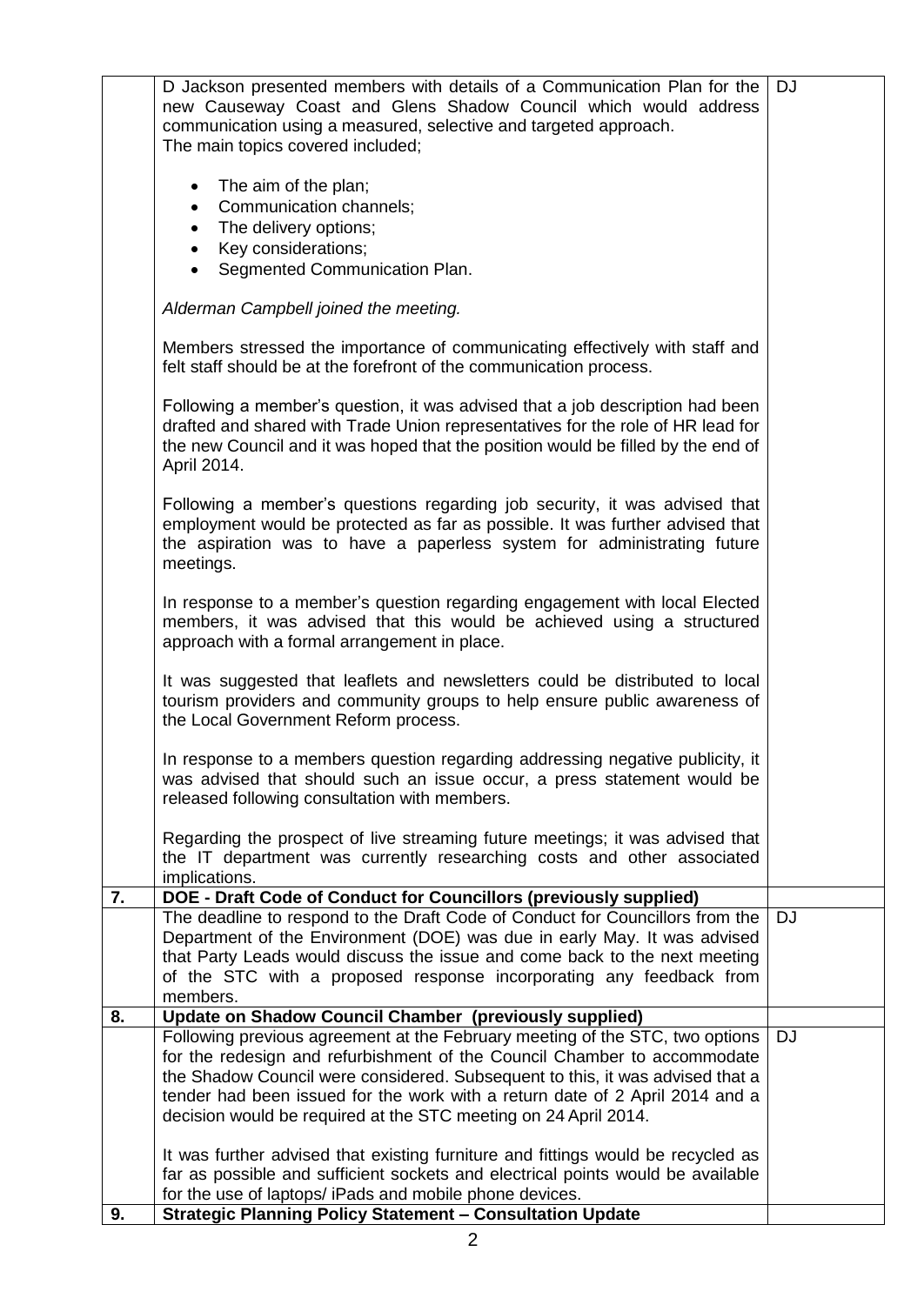|      | (previously supplied)                                                                                                                                                                                                                                                                                                                                                                                                                  |           |
|------|----------------------------------------------------------------------------------------------------------------------------------------------------------------------------------------------------------------------------------------------------------------------------------------------------------------------------------------------------------------------------------------------------------------------------------------|-----------|
|      | The Strategic Planning Policy Statement for Northern Ireland was issued on 4<br>February 2014 for a 12 week consultation period, within which time invitations<br>to tender for a Planning Consultant had been issued with a response date of<br>27 March 2014.                                                                                                                                                                        | <b>DJ</b> |
|      | Agreed: That a report from the appointed Planning Consultant be considered<br>at the STC Workshop on 10 April 2014 for final approval at the April STC<br>meeting.                                                                                                                                                                                                                                                                     |           |
| 10.  | Arrangements and Draft Local Government Regulations<br><b>Shadow</b><br><b>Consultations (previously supplied)</b>                                                                                                                                                                                                                                                                                                                     |           |
|      | It was advised that a summary of key findings into the Consultation on Shadow<br>Arrangements and Draft Local Government Regulations would be considered<br>at the STC Workshop on 10 April 2014.                                                                                                                                                                                                                                      | <b>DJ</b> |
| 11.  | Transition Managers Report STC\2014\3\11 (previously supplied)                                                                                                                                                                                                                                                                                                                                                                         |           |
| 11.1 | <b>Proposed Shadow Council Committees</b><br>Although the design of the new political governance arrangements would be an<br>important task for the Shadow Council to address during 2014/15, there was<br>the requirement for the STC to secure an interim governance structure for the<br>same period, which would enable the Shadow Council to take key decisions<br>concerning the required changes in the run up to 1 April 2015. | <b>DJ</b> |
|      | The STC considered a number of options relating to a Committee structure at<br>their Workshop on 9 January 2014 identifying four Committees namely;<br>Governance, Organisational Development, Transferring Functions and<br>Corporate Policy and Resources.                                                                                                                                                                           |           |
|      | Agreed: To adopt the Provisional Shadow Council Committee Structure as<br>detailed in the report.                                                                                                                                                                                                                                                                                                                                      |           |
| 11.2 | Committee Work Plan<br>A Convergence Work Plan was previously presented to members at the STC<br>Workshop on 13 March 2014. The Work Plan was designed to directly reflect<br>the Shadow Council Committee Structure and detailed the various strands of<br>work that required action accordingly.                                                                                                                                     |           |
|      | Agreed: To adopt the aligned convergence Work Plan as detailed in the<br>report.                                                                                                                                                                                                                                                                                                                                                       |           |
| 11.3 | <b>Committee Proposed Terms of Reference</b><br>It was advised that the Terms of Reference for each proposed Committee<br>would be generic. Members considered the Terms of Reference as detailed in<br>the report.                                                                                                                                                                                                                    |           |
|      | Agreed: To adopt the Terms of Reference as outlined in the report.                                                                                                                                                                                                                                                                                                                                                                     |           |
| 11.4 | <b>Proposed Committee Size</b><br>Members had previously discussed options regarding Committee sizes at a<br>Workshop on 9 January 2014. It was of a general view that each Committee<br>should have a membership of between 15 and 20 Elected Members.                                                                                                                                                                                |           |
|      | Agreed: That membership to each Committee be between 15 and 20 Elected<br>Members.                                                                                                                                                                                                                                                                                                                                                     |           |
| 12.  | Date of Shadow Council Annual Meeting                                                                                                                                                                                                                                                                                                                                                                                                  |           |
|      | Following previous discussions with Party Leads, it was suggested to the STC<br>that the date for the first Annual Meeting of the Shadow Council be Thursday 5<br>June 2014 at 7.00pm at Coleraine Borough Council.                                                                                                                                                                                                                    | <b>DJ</b> |